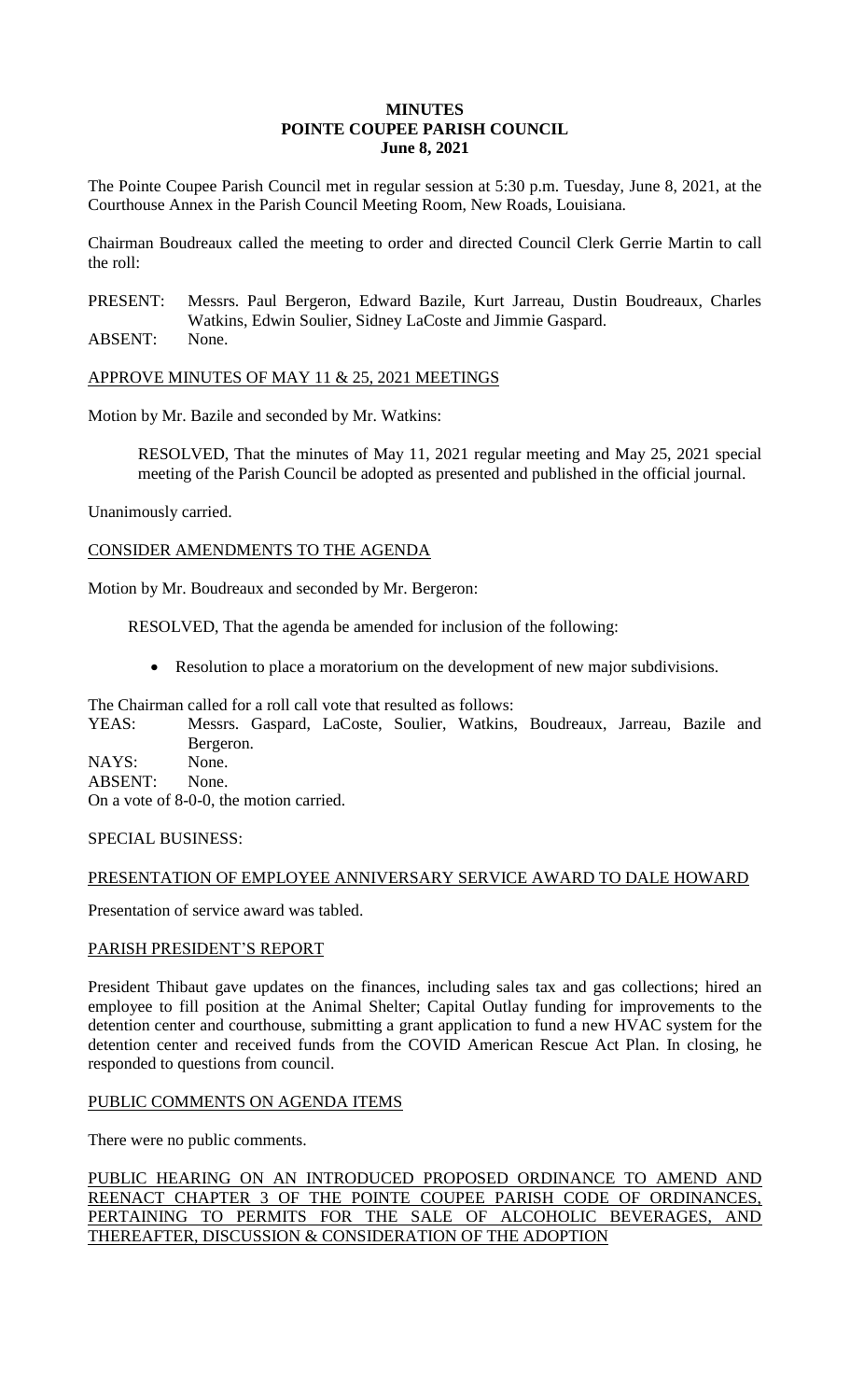A hearing to obtain public input to a proposed ordinance to amend and reenact Chapter 3 of the Pointe Coupee Parish Code of Ordinances, pertaining to permits for the sale of alcoholic beverages, and further providing with respect thereto was conducted at 5:41 p.m., Tuesday, June 8, 2021 at the Parish Council Meeting Room, Courthouse Annex, 160 East Main Street, New Roads, Louisiana.

There were no objections received orally or written to the ordinance.

Motion by Mr. LaCoste and seconded by Mr. Soulier:

RESOLVED, That a proposed ordinance to amend Chapter 3 of the Pointe Coupee Parish Code of Ordinances, pertaining to permits for the sale of alcoholic beverages, and further providing with respect thereto be adopted by the Pointe Coupee Parish Council.

The Chairman called for a roll call vote that resulted as follows:

YEAS: Messrs. Bergeron, Bazile, Jarreau, Boudreaux, Watkins, Soulier, LaCoste and Gaspard.

NAYS: None. ABSENT: None. On a vote of 8-0-0, the motion carried.

PUBLIC HEARING ON AN INTRODUCED PROPOSED ORDINANCE TO AMEND AND RE-ORDAIN CHAPTER 6 OF THE POINTE COUPEE PARISH CODE OF ORDINANCES TO AMEND PARAGRAPH E OF SECTION 6-27, PERTAINING TO THE PERMIT FOR THE CONSTRUCTION OF BUILDINGS AND OTHER STRUCTURES OVER FALSE RIVER, AND THEREAFTER, DISCUSSION & CONSIDERATION OF THE ADOPTION.

A hearing to obtain public input to a proposed ordinance to amend and re-ordain Chapter 6 of the Pointe Coupee Parish Code of Ordinances to amend Paragraph E of Section 6-27, pertaining to the permit for the construction of buildings and other structures over False River, and to further provide with respect thereto was conducted at 5:43 p.m., Tuesday, June 8, 2021 at the Parish Council Meeting Room, Courthouse Annex, 160 East Main Street, New Roads, Louisiana.

There were no objections received orally or written to the ordinance.

Motion by Mr. Bergeron and seconded by Mr. Gaspard:

RESOLVED, That a proposed ordinance to amend and re-ordain Chapter 6 of the Pointe Coupee Parish Code of Ordinances to amend Paragraph E of Section 6-27, pertaining to the permit for the construction of buildings and other structures over False River, and to further provide with respect thereto be adopted by the Pointe Coupee Parish Council.

The Chairman called for a roll call vote that resulted as follows:

YEAS: Messrs. Gaspard, LaCoste, Soulier, Watkins, Boudreaux, Jarreau, Bazile and Bergeron.

NAYS: None. ABSENT: None.

On a vote of 8-0-0, the motion carried.

# PUBLIC HEARING ON AN INTRODUCED PROPOSED ORDINANCE TO AMEND AND REENACT CHAPTER 22 OF THE POINTE COUPEE PARISH CODE OF ORDINANCES, PERTAINING TO SUBDIVISIONS APPLICATIONS, AND THEREAFTER, DISCUSSION & CONSIDERATION OF THE ADOPTION

A hearing to obtain public input to a proposed ordinance to amend and reenact Chapter 22 of the Pointe Coupee Parish Code of Ordinances, pertaining to subdivisions applications, and further providing with respect thereto was conducted at 5:44 p.m., Tuesday, June 8, 2021 at the Parish Council Meeting Room, Courthouse Annex, 160 East Main Street, New Roads, Louisiana.

There were no objections received orally or written to the ordinance.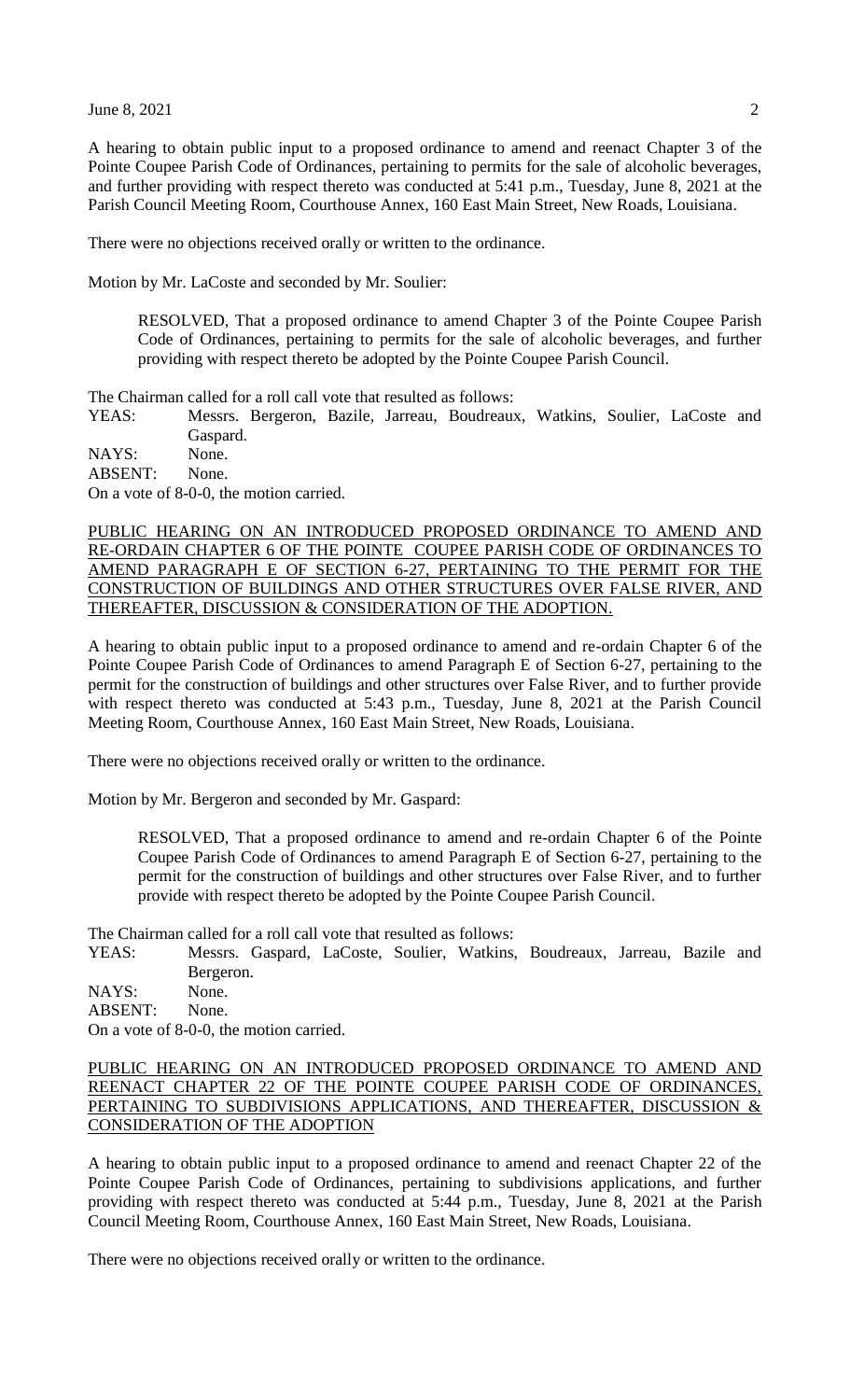Chairman Boudreaux gave an explanation about an additional proposed amendment included in the ordinance to Section 22-19(c) regarding an increase in the building setback lines on lots.

Motion by Mr. Boudreaux and seconded by Mr. Bergeron:

RESOLVED, That an amendment to a proposed ordinance to amend and reenact Chapter 22 of the Pointe Coupee Parish Code of Ordinances, pertaining to subdivisions applications, and further providing with respect thereto be accepted by the Pointe Coupee Parish Council.

The Chairman called for a roll call vote that resulted as follows:

YEAS: Messrs. Bergeron, Bazile, Jarreau, Boudreaux, Watkins, Soulier, LaCoste and Gaspard.

NAYS: None.

ABSENT: None.

On a vote of 8-0-0, the motion carried.

Motion by Mr. Bazile and seconded by Mr. Jarreau:

RESOLVED, That a proposed ordinance to amend and reenact Chapter 22 of the Pointe Coupee Parish Code of Ordinances, pertaining to subdivisions applications, and further providing with respect thereto be adopted with amendments by the Pointe Coupee Parish Council.

The Chairman called for a roll call vote that resulted as follows:

YEAS: Messrs. Gaspard, LaCoste, Soulier, Watkins, Boudreaux, Jarreau, Bazile and Bergeron.

NAYS: None.

ABSENT: None. On a vote of 8-0-0, the motion carried.

#### INTRODUCTION OF ORDINANCE(S):

# AN ORDINANCE TO AMEND THE POINTE COUPEE PARISH CODE OF ORDINANCES FOR THE SALE OF PARISH PROPERTIES ON CLEVELAND STREET & BALL PARK ROAD AT FORDOCHE (PUBLIC HEARING JULY 13, 2021)

## NOTICE OF INTRODUCTION OF ORDINANCE AND PUBLIC HEARING

NOTICE IS HEREBY GIVEN that a proposed ordinance to amend the Pointe Coupee Parish Code of Ordinances, with regards to declare property surplus on Cleveland Street & Ball Park Road (Lot X & Lot Y of Simmonds No. 2 Subdivision) at Fordoche and authorize the disposition thereof, and to otherwise provide with respect thereto has been introduced before the Pointe Coupee Parish Council, and that a public hearing will be held relative thereto at 5:30 p.m., Tuesday, July 13, 2021 at the Parish Council Meeting Room, Courthouse Annex, 160 East Main Street, New Roads, Louisiana, after which said ordinance may be considered for adoption. All interested persons are urged to attend.

### AN ORDINANCE TO AMEND THE POINTE COUPEE PARISH CODE OF ORDINANCES, RELATIVE TO DESCRIBING THE PRECINCT BOUNDARIES FOR THE PC PARISH COUNCIL AND ASSIGNING POLLING LOCATIONS. (PUBLIC HEARING JULY 13, 2021)

### NOTICE OF INTRODUCTION OF ORDINANCE AND PUBLIC HEARING

NOTICE IS HEREBY GIVEN that a proposed ordinance to amend the Pointe Coupee Parish Code of Ordinances, relative to describing the precinct boundaries for the Pointe Coupee Parish Council and assigning polling locations, and providing further with respect thereto has been introduced before the Pointe Coupee Parish Council, and that a public hearing will be held relative thereto at 5:30 p.m., Tuesday, July 13, 2021 at the Parish Council Meeting Room, Courthouse Annex, 160 East Main Street, New Roads, Louisiana, after which said ordinance may be considered for adoption. All interested persons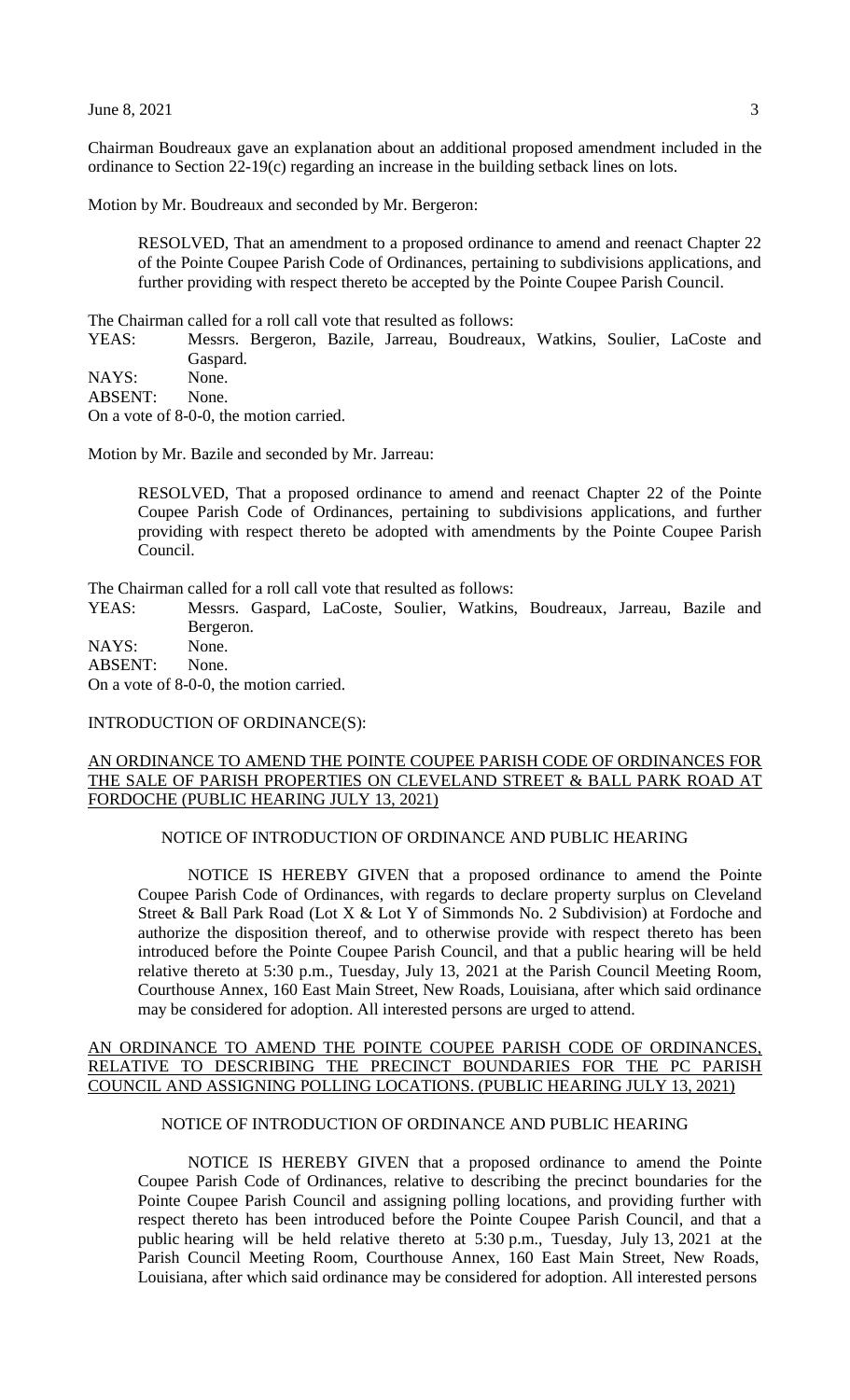are urged to attend.

## AN ORDINANCE TO AMEND THE POINTE COUPEE PARISH CODE OF ORDINANCES, RELATIVE TO ZONING AND MAPS IN THE PARISH (PUBLIC HEARING JULY 13, 2021)

### NOTICE OF INTRODUCTION OF ORDINANCE AND PUBLIC HEARING

NOTICE IS HEREBY GIVEN that a proposed ordinance to amend the Pointe Coupee Parish Code of Ordinances, relative to zoning and maps in the parish and further providing with respect thereto has been introduced before the Pointe Coupee Parish Council, and that a public hearing will be held relative thereto at 5:30 p.m., Tuesday, July 13, 2021 at the Parish Council Meeting Room, Courthouse Annex, 160 East Main Street, New Roads, Louisiana, after which said ordinance may be considered for adoption. All interested persons are urged to attend.

RESOLUTIONS:

#### APPOINTMENT OF A MEMBER TO THE TOURIST COMMISSION

Motion by Mr. LaCoste and seconded by Mr. Watkins:

RESOLVED, That the appointment of a member to the Pointe Coupee Parish Tourist Commission be tabled for further review.

Unanimously carried.

# RESOLUTION TO PLACE A MORATORIUM ON THE DEVELOPMENT OF NEW MAJOR **SUBDIVISIONS**

Motion by Mr. Boudreaux and seconded by Mr. Bergeron:

RESOLVED, That a moratorium be placed on the development of any new major subdivisions until the zoning ordinance is considered by the council.

Unanimously carried.

# SPECIAL MATTERS TO BE CONSIDERED BY COUNCIL:

### APPROVAL TO USE THE TENNIS COURTS AT PC REC FOR PICKLE BALL

Mr. Jodie Cotton gave a brief overview of pickle ball, and requested approval of the council to use the tennis courts at PC Rec for pickle ball. After discussion, Recreation Manager Paul Armond commented on utilizing the second basketball courts for pickle ball, instead of the tennis courts.

### APPEAL FOR EXTENSION OF TIME FOR THE CONDEMNATION AND REMOVAL OF THE DANGEROUS ABANDONED STRUCTURE LOCATED AT 13729 HWY. 416, ROUGON, LOUISIANA (PARCEL #00533630)

Mr. Charles Young appeared before the council to request an extension of time until the end of the year to repair the west side and remove the east side of the condemned and abandoned structure located at 13729 Hwy. 416, Rougon, Louisiana (Parcel #00533630).

Mr. Young was informed that the council has been granting extensions of 90 days at a time to monitor the owner's progress.

At the request of the council, Certified Building Official Tommy Leonard commented on certain building code guidelines Mr. Young should follow if he decides to utilize and repair the building, or otherwise, meet the conditions of being a safe non-condemnable structure.

President Thibaut reported the building needs to meet the criteria of not being a condemnable structure, and a danger to the public. He stated that traditionally the council grants a 90-day extension, and thereafter, inspections of the condition of the structures are performed.